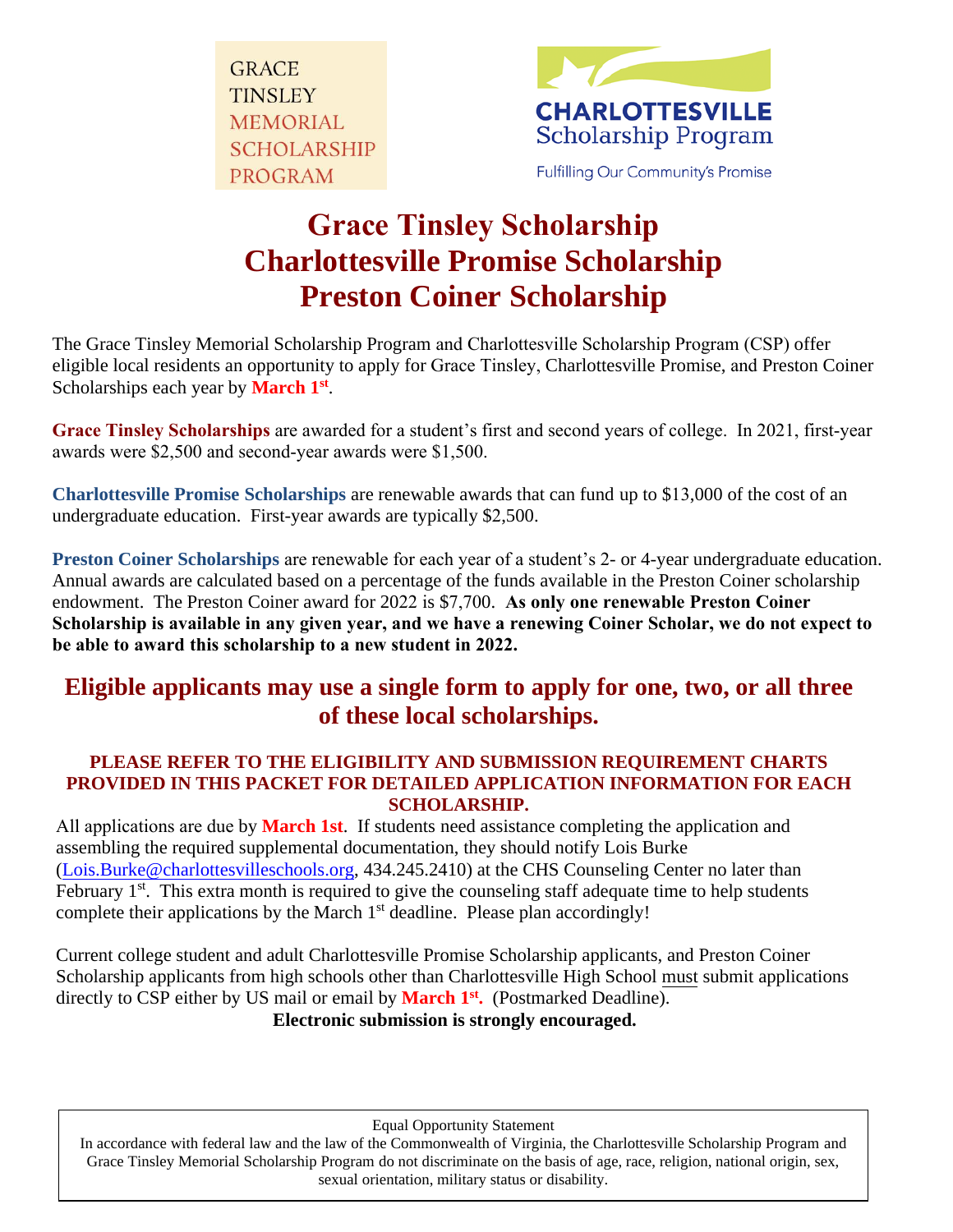



It is each applicant's responsibility to submit complete and accurate application packets by the March 1<sup>st</sup> deadline. **Incomplete or late applications will not be considered.** Please be sure your name appears on all materials submitted on your behalf. Essays submitted for the Preston Coiner Scholarship should be the applicant's own work. Social Security numbers should be redacted from all supporting documentation.

If you have questions or need assistance in completing the application, please leave a voice message at 434-987-8338 or send an email message to scholars@gracetinsley[scholarship.o](scholars@gracetinsleyscholarship.org)rg. The CHS Counseling Center is also available to assist CHS seniors with their applications.

Grace Tinsley, Charlottesville Promise, and Preston Coiner Scholarships may be used for tuition, fees, and other college expenses.

All scholarship winners must complete the New Scholar Google Submission form before scholarship funds will be sent to the college, community college, or technical school the student will be attending:

Grace Tinsley Scholars may apply for renewal of their scholarship for the second year of college. Renewing Grace Tinsley Scholars are expected to maintain satisfactory academic progress and to report to the Grace Tinsley Scholarship Committee as requested.

Charlottesville Promise and Preston Coiner Scholars may apply for renewal of the scholarship for each subsequent year of their two- or four-year degree program or technical school certificate program. (See *Renewal* Instructions on the CSP website.) Charlottesville Promise and Preston Coiner scholarship recipients are expected to maintain satisfactory academic progress, to remain in regular contact with their assigned Navigator, and to report to the CSP Board of Directors as requested.

## **Grace Tinsley Memorial Scholarship**

| <b>Eligibility Requirements</b>                                                                                                            | <b>Submission Requirements</b>                                                                                                  |
|--------------------------------------------------------------------------------------------------------------------------------------------|---------------------------------------------------------------------------------------------------------------------------------|
| me?<br>$\overline{c}$<br>Be a current CHS graduating senior<br>apply                                                                       | Application—typed or clearly hand-written in<br>blue or black ink                                                               |
|                                                                                                                                            | One-page Personal Statement—typed or<br>clearly hand-written in blue or black ink                                               |
| Does this                                                                                                                                  | Resumé describing your work experience,<br>skills, activities, achievements, and interests                                      |
| Be a U.S. Citizen, Permanent Resident, or have DACA status                                                                                 | High school, community college, and/or<br>college Transcripts                                                                   |
| Be income eligible (see <i>Income Eligibility Requirements</i> )<br><b>Please redact all Social Security Numbers from submitted forms!</b> | Copy of your <b>FAFSA</b> and/or most recent<br><b>Federal Income Tax Return of the</b><br>person who claims you as a dependent |
| <b>Application Deadline: March 1st</b>                                                                                                     | Letter of Recommendation from a teacher,<br>$\Box$<br>counselor, or non-family member who knows<br>Part 2<br>Part 1<br>vou well |

Grace Tinsley Memorial Scholarship Program PO Box 6704 Charlottesville, VA 22906 scholars@gracetinsley[scholarship.o](scholars@gracetinsleyscholarship.org)rg 434-987-8338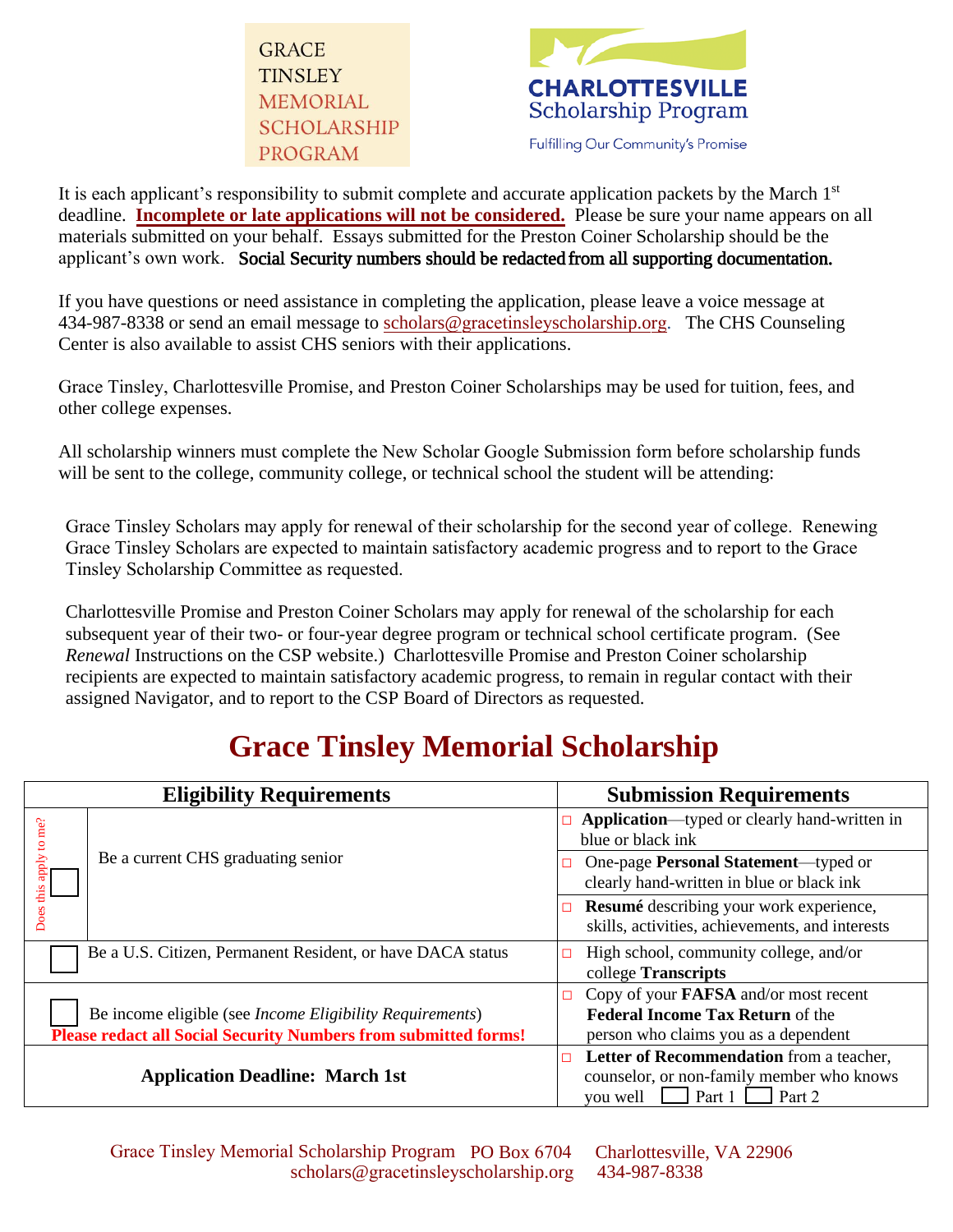**GRACE TINSLEY MEMORIAL SCHOLARSHIP PROGRAM** 



Fulfilling Our Community's Promise

# **Charlottesville Promise Scholarship**

| <b>Eligibility Requirements</b>                                                                                                                                      | <b>Submission Requirements</b>                                                                                                  |
|----------------------------------------------------------------------------------------------------------------------------------------------------------------------|---------------------------------------------------------------------------------------------------------------------------------|
| me<br>Be a current CHS graduating senior and a current City<br>apply to<br>of Charlottesville resident or<br>Be a CHS graduate and a current City of Charlottesville | Application—typed or clearly hand-<br>$\Box$<br>written in blue or black ink                                                    |
| resident or<br>of these<br>Be a GED recipient of the Charlottesville Public School<br>System and a current City of Charlottesville resident or                       | One-page Personal Statement—typed or<br>$\Box$<br>clearly hand-written in blue or black ink                                     |
| Does one<br>Be a current employee of the City of Charlottesville or<br>Be a current employee of the Charlottesville Public Schools                                   | Resumé describing your work experience,<br>$\Box$<br>skills, activities, achievements, and interests                            |
| Be a U.S. Citizen, Permanent Resident, or have DACA status                                                                                                           | High school, community college, and/or<br>□<br>college Transcripts                                                              |
| Be income eligible (see <i>Income Eligibility Requirements</i> )<br><b>Please redact all Social Security Numbers from submitted forms!</b>                           | Copy of your <b>FAFSA</b> and/or most recent<br><b>Federal Income Tax Return of the</b><br>person who claims you as a dependent |
| <b>Note:</b> Tuition-paying students at CHS are not eligible<br>for this scholarship                                                                                 | Letter of Recommendation from a teacher,<br>$\Box$<br>counselor, or non-family member who knows                                 |
| <b>Application Deadline: March 1st</b>                                                                                                                               | Part 1<br>Part 2<br>you well                                                                                                    |

## **Preston Coiner Scholarship**

| <b>Eligibility Requirements</b>                                                                                                                                                                                               | <b>Submission Requirements</b>                                                                                                |
|-------------------------------------------------------------------------------------------------------------------------------------------------------------------------------------------------------------------------------|-------------------------------------------------------------------------------------------------------------------------------|
| Be a graduating senior of a public or private high school in<br>to me?<br>the City of Charlottesville or County of Albemarle and<br>apply<br>a current City or County resident or                                             | Application-typed or clearly hand-<br>$\Box$<br>written in blue or black ink                                                  |
| Be a graduate of a public or private high school in<br>of these<br>the City of Charlottesville or County of Albemarle and a<br>current City or County resident or<br>Be an adult who has established residency in the City of | One-page Personal Statement—typed or<br>П<br>clearly hand-written in blue or black ink                                        |
| Does one<br>Charlottesville or County of Albemarle regardless of the<br>high school from which the applicant graduated                                                                                                        | An original Essay of 500-1000 words about<br>Charlottesville or Albemarle County history                                      |
| Be a U.S. Citizen, Permanent Resident, or have DACA status                                                                                                                                                                    | Resumé describing your work experience,<br>$\Box$<br>skills, activities, achievements, and interests                          |
|                                                                                                                                                                                                                               | High school, community college, and/or<br>П<br>college Transcripts                                                            |
| Be income eligible (see <i>Income Eligibility Requirements</i> )<br><b>Please redact all Social Security Numbers from submitted forms!</b>                                                                                    | Copy of your <b>FAFSA</b> and/or most<br>□<br>recent Federal Income Tax Return of the<br>person who claims you as a dependent |
| <b>Application Deadline: March 1st</b>                                                                                                                                                                                        | Letter of Recommendation from a teacher,<br>п<br>counselor, or non-family member who knows<br>Part 1<br>Part 2<br>you well    |